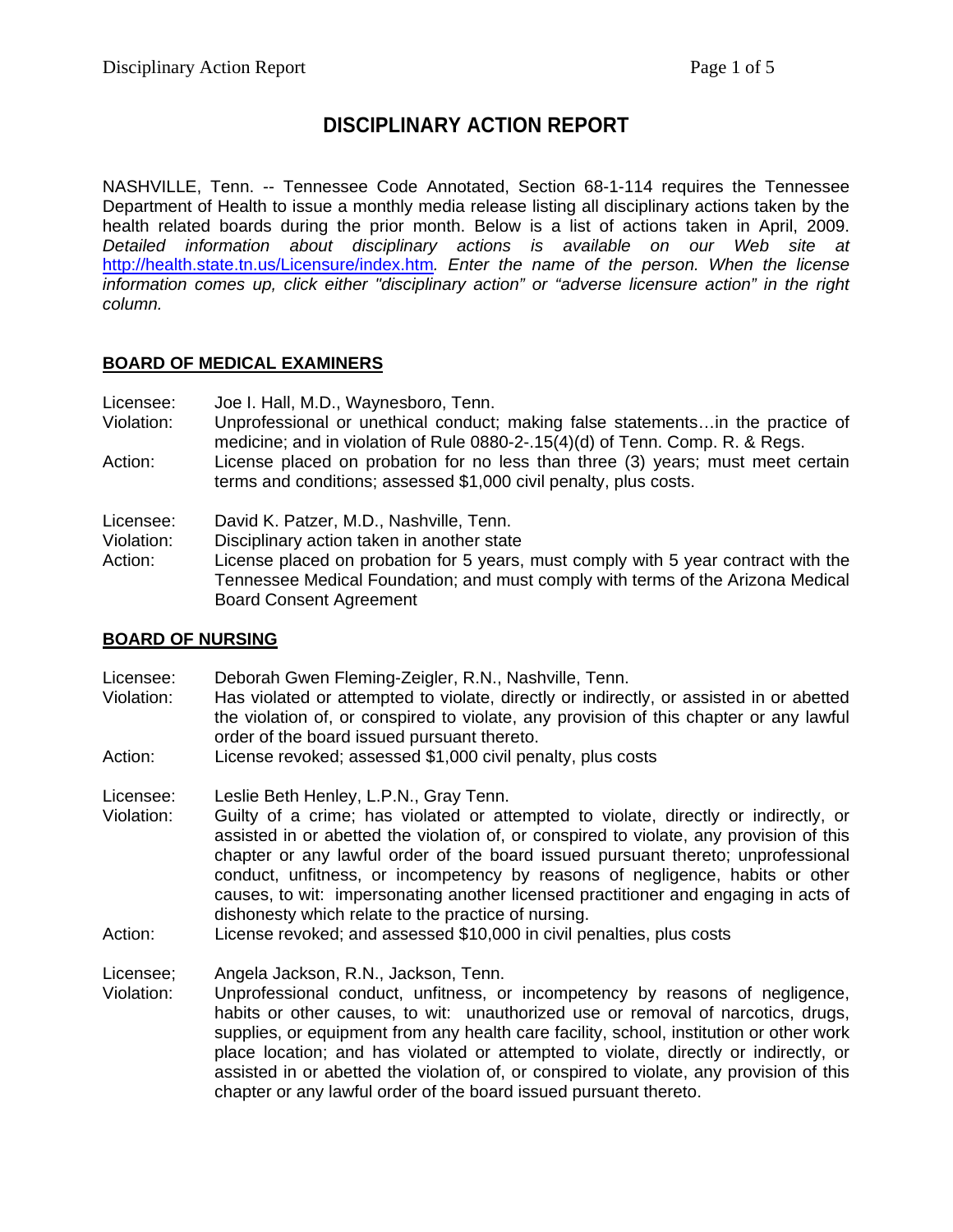Action: License placed on probation to run concurrent with contract already in place with the Tennessee Professional Assistance Program but for no less than three years; and assessed \$500 in civil penalties

### Licensee: Teresa Ann Keller, R.N., Nashville, Tenn.

- Violation: Has violated or attempted to violate, directly or indirectly, or assisted in or abetted the violation of, or conspired to violate, any provision of this chapter or any lawful order of the board issued pursuant thereto.
- Action: License revoked; and assessed \$1,000 in civil penalties, plus costs

Licensee: Teresa Ann Lewis Mayhew, R.N., Oak Ridge, Tenn.

Violation: Unfit or incompetent by reason of negligence, habits or cause; is addicted to alcohol or drugs to the degree of interfering with nursing duties; unprofessional conduct; has violated or attempted to violate, directly or indirectly, or assisted in or abetted the violation of, or conspired to violate, any provision of this chapter or any lawful order of the board issued pursuant thereto; failure to maintain a record of each patient which accurately reflects the nursing problems and interventions for the patient and/or failure to maintain a record for each patient which accurately reflects the name and title of the nurse providing care; making false or materially incorrect or inconsistent entries in any patient records of in the records of any, health care facility, school, institution or other work place location pertaining to the obtaining, possessing or administration of any controlled substance as defined in the Federal Controlled Substances Act; unauthorized use or removal of narcotics, drugs, supplies, or equipment from any health care facility, school, institution or other work place location; the use or of any intoxicating beverage or the illegal use of any narcotic or dangerous drug while on duty in any health care facility, school, institution, or other work place location; being under the influence of alcoholic beverages or under the influence of drugs which impair judgment while on duty in any health care facility, school, institution or other work place location; failing to take appropriate action in safeguarding the patient from incompetent health care practices; failing to report, through proper channels, facts known to the individual regarding incompetent, unethical or illegal practice of any health care provider; and engaging in acts of dishonesty which relate to the practice of nursing. Action: License revoked; assessed \$3.000 in civil penalties, plus costs

Licensee: Kimberly Carter Nichols, L.P.N., Rossville, GA

Violation: Unfit or incompetent by reason of negligence, habits or cause; addicted to alcohol or drugs to the degree of interfering with nursing duties; unprofessional conduct; intentionally or negligently causing physical or emotional injury to a patient; failure to maintain a record of each patient which accurately reflects the nursing problems and interventions for the patient and/or failure to maintain a record for each patient which accurately reflects the name and title of the nurse providing care; abandoning or neglecting a patient requiring nursing care; making false or materially incorrect or inconsistent entries in any patient records of in the records of any, health care facility, school, institution or other work place location pertaining to the obtaining, possessing or administration of any controlled substance as defined in the Federal Controlled Substances Act; being under the influence of alcoholic beverages or under the influence of drugs which impair judgment while on duty in any health care facility, school, institution or other work place location; practicing professional nursing in a manner inconsistent with T.C.A. § 63-7-108; and engaging in acts of dishonesty which relate to the practice of nursing.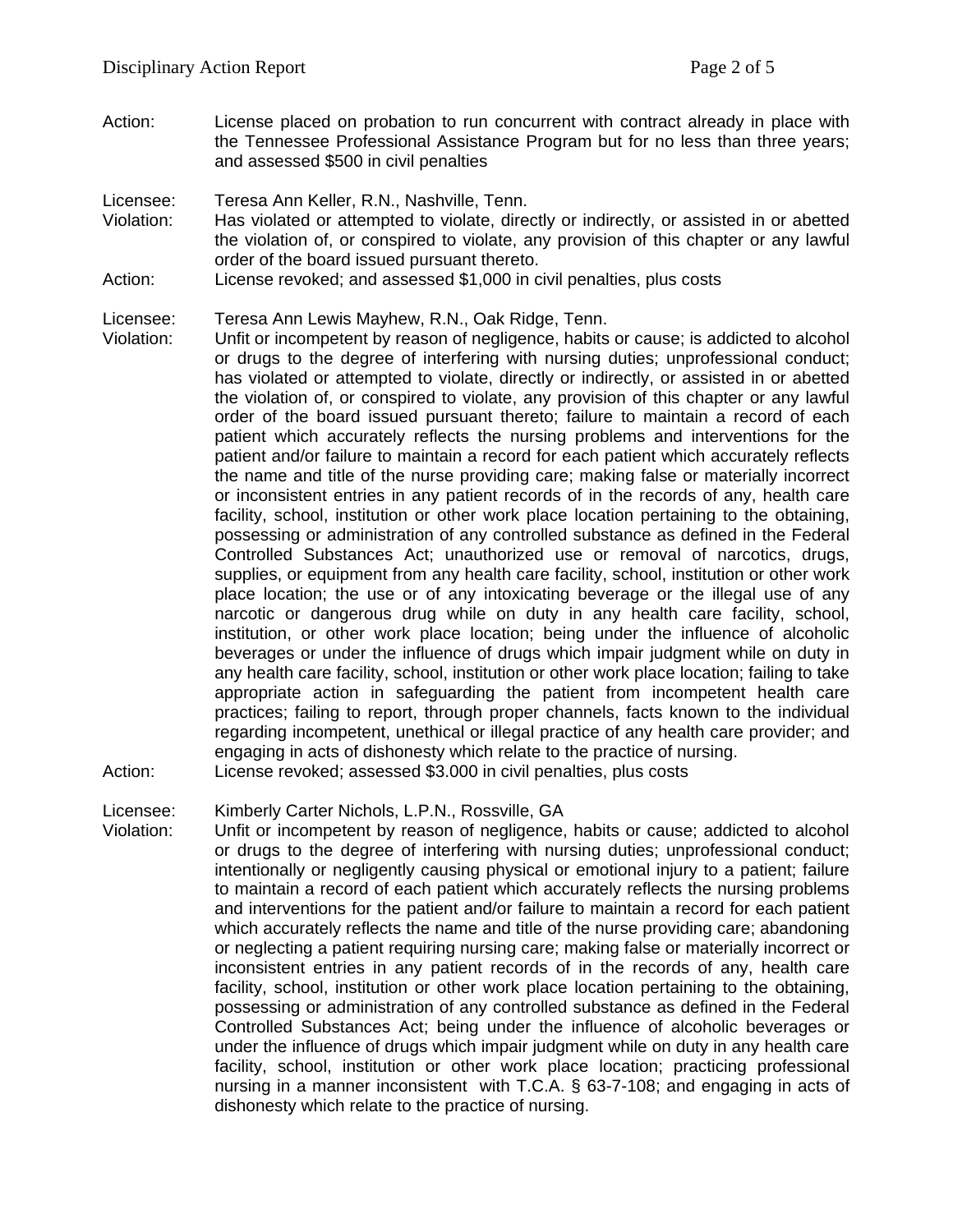Action: License revoked; assessed \$9.000 in civil penalties, plus costs

Licensee: Amanda L. Raulston, R.N., Soddy Daisy, Tenn.

- Violation: Unprofessional conduct; has violated or attempted to violate, directly or indirectly, or assisted in or abetted the violation of, or conspired to violated, any provision of this chapter or any lawful order of this board issued pursuant thereto; failure to maintain a record of each patient which accurately reflects the nursing problems and interventions for the patient and/or failure to maintain a record for each patient which accurately reflects the name and title of the nurse providing care; making false or materially incorrect or inconsistent entries in any patient records of in the records of any, health care facility, school, institution or other work place location pertaining to the obtaining, possessing or administration of any controlled substance as defined in the Federal Controlled Substances Act; unauthorized use or removed of narcotics drugs, supplies, or equipment from any health care facility school, institution or other work place location
- Action: License revoked; assessed \$5,000 in civil penalties, plus costs.

Licensee: William E. Sanders, L.P.N., Hohenwald, Tenn.

Violation: Unfit or incompetent by reason of negligence, habits or other cause; and unprofessional conduct

Action: License revoked; assessed \$1,000 civil penalty, plus costs

Licensee: Dana C. Wallis, L.P.N., Obion, Tenn.

Violation: Unfit or incompetent by reason of negligence, habits or other cause; unprofessional conduct; has violated or attempted to violate, directly or indirectly, or assisted in or abetted the violation of, or conspired to violated, any provision of this chapter or any lawful order of the board issued pursuant thereto; and revocation, suspension, probation or other discipline of a license to practice nursing by another state. Action: License revoked; assessed \$500 civil penalty, plus costs.

### **(Practitioners were disciplined March 25, 2009, and information was not furnished in time for Press Release.)**

Licensee; Angela Ann Lawson, R.N., Chattanooga, Tenn.

- Violation: Unprofessional conduct, unfitness, or incompetency by reasons of negligence, habits or other causes; the use of any intoxicating beverage or the illegal use of any narcotic or dangerous drug while on duty in any health care facility, school, institution, or other work place location; being under the influence of alcoholic beverages, or under the influence of drugs which impair judgment while on duty in any health care facility, school, institution or other work place location.
- Action: License placed on probation to run concurrent with contract already in place with the Tennessee Professional Assistance Program but no less than three years.

### **BOARD OF PODIATRY**

Licensee: Yong S. Suh, D.P.M., Lebanon, Tenn. Violation: Failed to properly maintain sufficient continuing education credits Action: Assessed \$100 civil penalty; must submit proof of 11 hours of continuing education within one year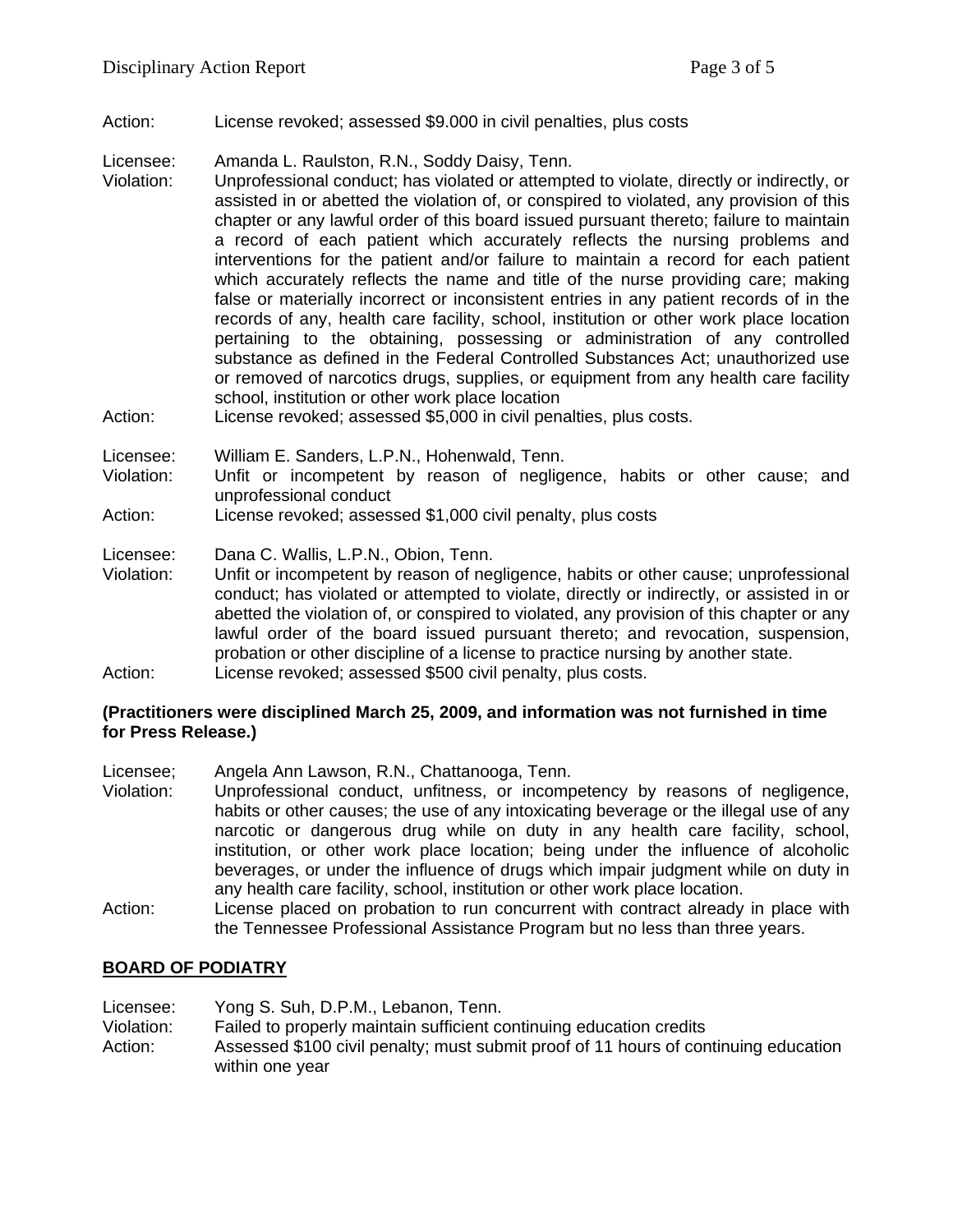## **BOARD OF VETERINARY MEDICAL EXAMINERS**

| Individual:<br>Violation:<br>Action: | Jane Kiker, Unlicensed, Jefferson City, Tenn.<br>Unlicensed practice<br>Cease and desist from performing the duties of a licensed veterinarian in the State<br>of Tennessee; Assessed \$200.00 civil penalty, plus costs                                                                                                                                                                                                                                                                                                                                                                                                                              |
|--------------------------------------|-------------------------------------------------------------------------------------------------------------------------------------------------------------------------------------------------------------------------------------------------------------------------------------------------------------------------------------------------------------------------------------------------------------------------------------------------------------------------------------------------------------------------------------------------------------------------------------------------------------------------------------------------------|
| Licensee:<br>Violation:              | James H. Kuhlmann, D.V.M., Humboldt, Tenn.<br>Failed to keep the equipment and premises of the business establishment in a<br>clean and sanitary condition; gross malpractice or a pattern of continued or<br>repeated malpractice, ignorance, negligence or incompetence in the course of<br>veterinary medical practice; unprofessional, or unethical conduct, or engaging in<br>practices in connection with the practice of veterinary medicine that are in violation<br>of the standards of professional conduct, as defined in this section or prescribed by<br>the rules of the board; and in violation of Tenn. Comp. R. & Regs 1730-1-.22(1) |
| Action:                              | License permanently retired; and assessed costs                                                                                                                                                                                                                                                                                                                                                                                                                                                                                                                                                                                                       |
| Licensee:<br>Violation:              | Susan D. Sterling, D.V.M., Seymour, Tenn.<br>Practicing veterinary medicine on lapsed license; and knowingly operating a<br>veterinary practice without a premises permit                                                                                                                                                                                                                                                                                                                                                                                                                                                                             |
| Action:                              | Assessed \$1,800.00 civil penalty, plus costs                                                                                                                                                                                                                                                                                                                                                                                                                                                                                                                                                                                                         |
| Licensee:<br>Violation:<br>Action:   | Jack L. Upchurch, D.V.M., Jamestown, Tenn.<br>In violation of T.C.A. $\S$ 63-12-140(a)<br>Assessed \$2,500.00 civil penalty, plus costs                                                                                                                                                                                                                                                                                                                                                                                                                                                                                                               |

## **APRIL, 2009 ABUSE REGISTRY PLACEMENTS**

| Gary Goins, Sevierville, TN<br>Neglect<br><b>Placed on Abuse Registry</b>                                     |
|---------------------------------------------------------------------------------------------------------------|
| Yvonne Smith, Clarksville, TN<br>Neglect<br><b>Placed on Abuse Registry</b>                                   |
| Jimmy Earl Fox, Johnson City, TN<br>Misappropriation<br><b>Placed on Abuse Registry</b>                       |
| Alex Wasike, Knoxville, TN<br>Physical<br>Placed on Abuse Registry                                            |
| Tracy Sebastian, CNA (Revoked), Morristown, TN<br>Neglect/Misappropriation<br><b>Placed on Abuse Registry</b> |
|                                                                                                               |